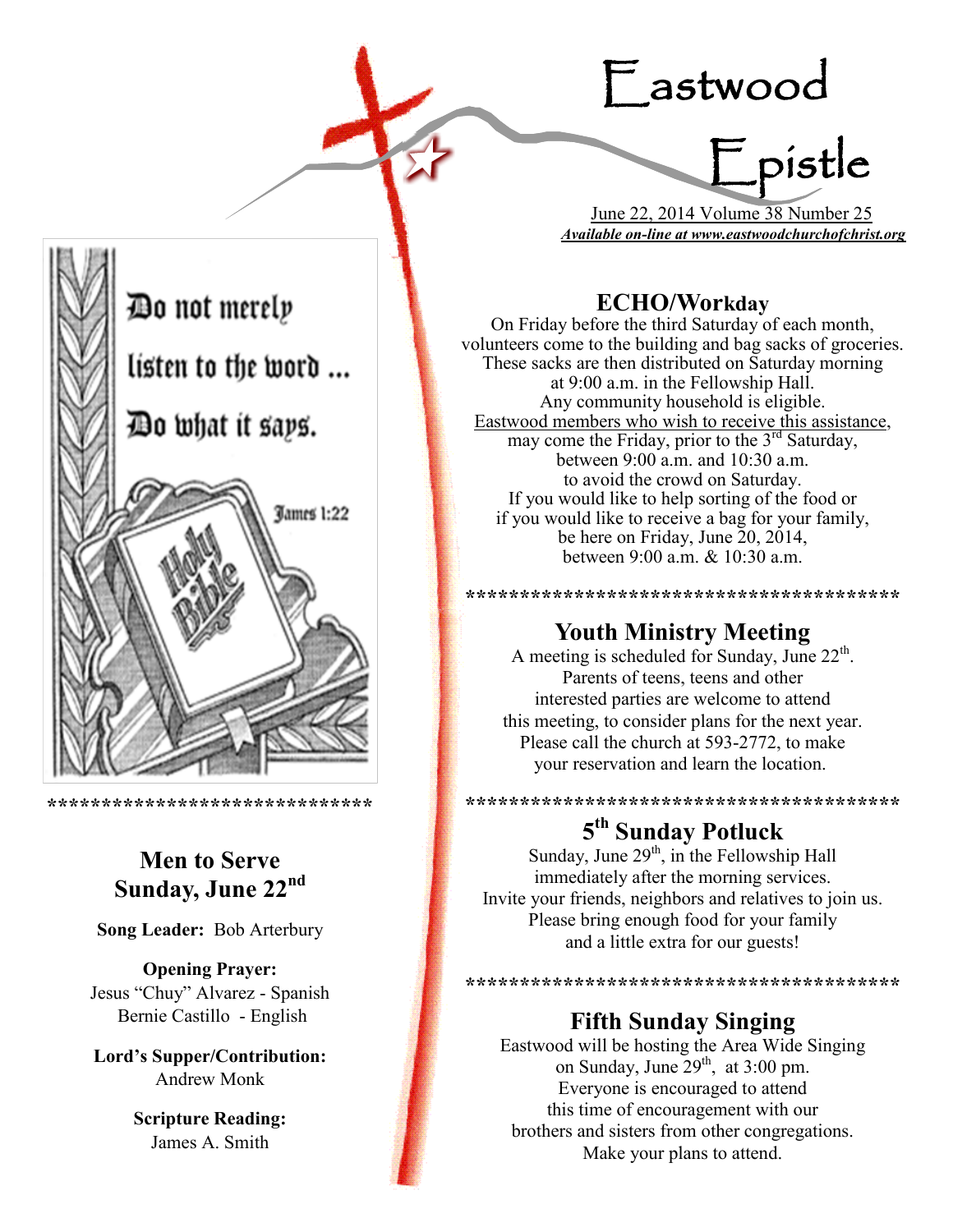*Together*

Courage does not always roar. Sometimes it is a quiet voice at the end of the day saying..."I will try again tomorrow.".

Courage is admired by everyone. We might even dream of being the one whose courage saves the day or inspires others to rise to great heights. The courage that roars and can be seen by our community.

**There is also a quiet courage**. As a spouse who seeks to be a Christian without the support of a mate. If a couple is not in spiritual harmony, it can bring a darkness which can only be faced with courage.

A parent who has to deal with a **limited child**. The responsibility of mental and physical care that may last the life of the child. Raising concerns of what happens if the parent goes first. It is a quiet courage that faces a daily challenge.

**An addict**, struggling with sobriety. Even with support groups and counselors the fight is internal and spiritual, not seen by others beside them. A quiet heroic courage.

**Parenting** requires courage. The love for a child and concern for all the phases and illnesses they go through. It is an investment of one's life to rear a child and then the largest challenge, let them go. It takes courage to set a child free to live their life. There are still things we want to teach them. And we still want to protect them from dangers. It is a courage we must have, because to hold on to them, stunts their growth as a person, even as a disciple. So, to parents who have children leaving the nest. As the Brits say: Keep a stiff upper lip. Have a quiet courage.

*Charles M Clodfelter*

*Sunday Guests who registered - 4 Did you speak with them?*

**www.eastwoodchurchofchrist.org**

|                         | <b>Schedule of Services</b> |             |
|-------------------------|-----------------------------|-------------|
| Sunday                  | Tuesday                     | Wednesday   |
| Bible Class - 9:00 A.M. | Ladies Bible Class          | Bible Study |
| Worship - 10:00 A.M.    | $10:00$ A.M.                | 7:00 P. M.  |

#### **Area TV Programs**

Area TV Programs<br>Fridays: 7:00 P.M. Channel #38 (Cable Channel #16) Sundays: 5:00 A.M. Inspiration Channel (Channel #364 Direct TV)

## **Thank You**

Dear Eastwood,

I want to thank you all for all of your continued prayers and support. It really has meant the world to me and my family. God has his watchful eye and healing hands on me now. I will continue on his path to a healthy and speedy recovery. May God continue to love and bless you in ways only He can. I thank and love you all.

Love in Christ, Kevin Holden

Dear Eastwood,

Thank you for your support. Our burdens seem lighter during these rough times. May God bless you, keep you and protect you. We love you, in Christ, Sonia Torres and

Dear Eastwood,

My wife's cornea, which she had the surgery on, is currently stubborn some and has some inflammation. She's to see the doctor on Monday, June 30, 2014. Please keep us in your prayers. Roger & Mary Hardy



## **Moving**

Jeff Falley is in the U.S. Army. Jeff & Gena Falley & family will be moving to Kansas. The Falley Family's last Sunday will be July 27, 2014.

## **Baptisms**

Chris and Jose Sanchez were baptized Wednesday, June 11, 2014. **Welcome to the Family of God!** 

## **Soliciting Suggestions**

Darrell Clark is preparing tracts for our church and community, and is requesting suggestions of topics members would like to see. If you have a topic you would like Darrell to write about, please call the church office at 593-2772 or you can call Darrell at 915-276-1416.

## **Youth Summer Camp**

We will be taking the church van for ages 13-28 for session  $5$  (June 29 - July  $5$ ) and for ages 8-14 for session 4 (July 13 - 19) For more details, contact Andrew at 588-8524.

**Sunday, June 22, 2014 Speaker** - Charles Clodfelter **Sermon** - *Challenge of Christian Maturity*  **Speaker** - Colossians 1:28 - 29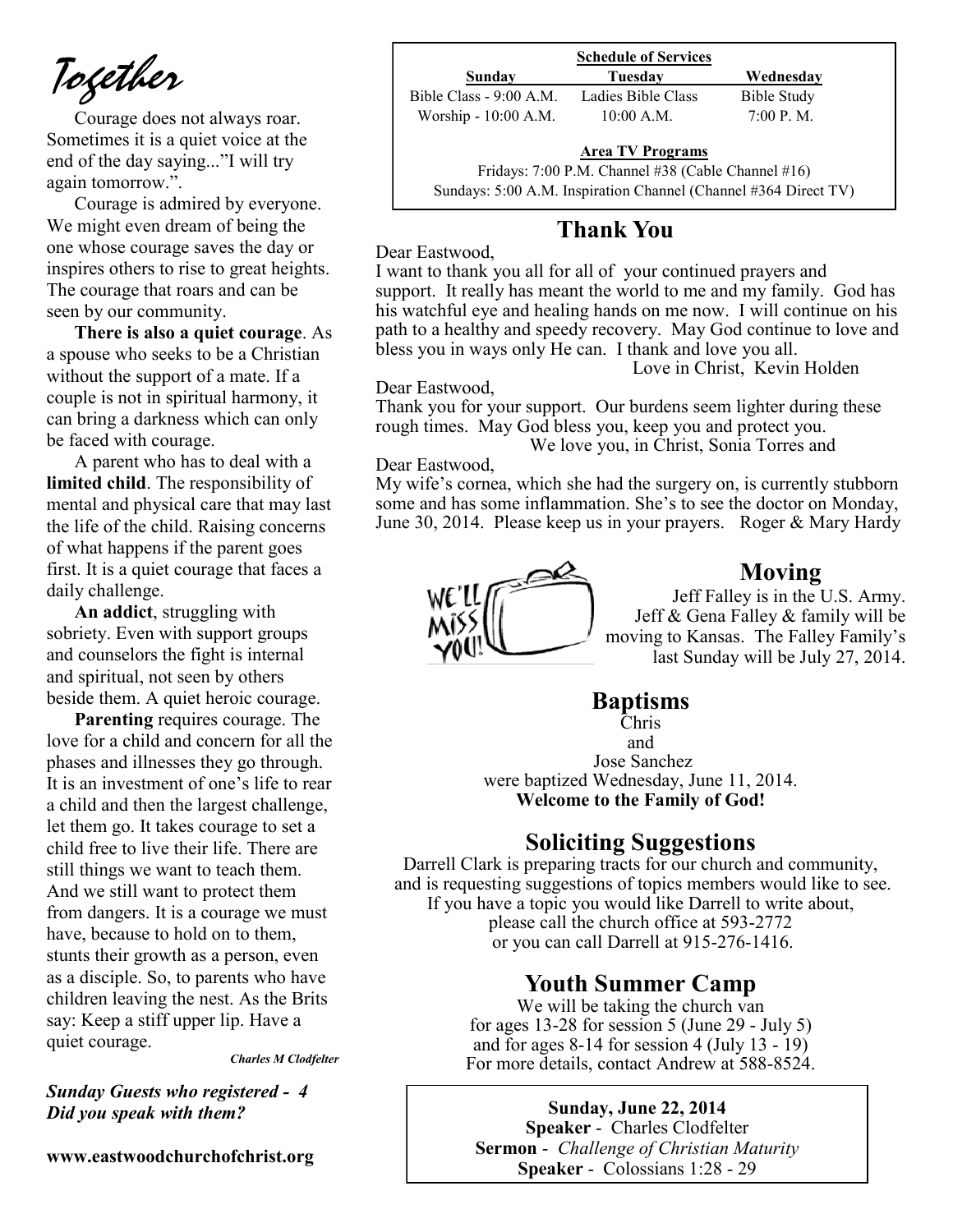## **The Penetrating Word of God**



Does God's Word ever cause you discomfort? When you read the Bible, does what you read make you uneasy? Do you find, when you listen to sermons that the Scripture seems aimed directly at you? You are experiencing the reality that the Word of God is alive and can read your thoughts and judge your intentions.

When God speaks to you it is always for a purpose. God knows your heart and knows what you need to do to bring your life into conformity to Christ. If you have a problem with sinful talk, the Word that comes to you will address the tongue. If you are struggling to forgive, God's Word will confront you with His standard for forgiveness. If pride has a stronghold in your life, God's Word will speak to you about humility. Whatever sin needs addressing, you will find you are confronted by God's Word on the matter.

One way you can escape the discomfort of conviction is to avoid hearing God speak to you. You may neglect reading your Bible and stay away from places where it is taught. You may avoid those whom you know will uphold the truths of scripture. the best response, however, is to pray as the psalmist did: "Search me, Oh God, and know my heart (Ps 139:23)". Regularly allow the kWord of God to wash over you and find any sin or impurity (Eph. 5:26). Always make the connection between your life and what God is saying to you through His word. Make a habit of taking every word from God seriously, knowing that it is able to judge your heart and mind. Credit to: Henry Blackaby

 $\_$ 



**Care Groups** Sunday, June 22<sup>nd</sup> - Junie & Susie Chavez



Dear church family and friends,

Thank you very much for your prayers, encouragement, love, and support in missions. The garage sale fundraiser on Saturday, July  $14<sup>th</sup>$ , raised \$120. Many people ask for used tennis shoes. Please let me know if you have tennis shoes you no longer use. I still have a few items left and will have another garage sale fundraiser in my home before I leave to Leon, Mexico. I will be in Leon, Mexico from July  $16<sup>th</sup>$  to July 28<sup>th</sup>, with fellow church of Christ members from various congregations.

Carla Borja Lowe, Missionary, and a dear sister of North Richland Hills, Texas, and the evangelists, deacons and pastors from the cities of Leon, Chiapas, and Fresnillo, Mexico, send greetings to everyone in the Church of Christ in Eastwood. They all have been asking if I'm going to the Leon vacation bible school, event. It's such a blessing, that although, I'm in El Paso and they are from other parts of Mexico, they look forward to fellowship in Leon, Mexico, via the Vacation Bible School (VBS) theme: "Rancho Avalanche".

Please keep me in your prayers that I do a great job in representing Eastwood church of Christ while in Mexico.

Thank you for your generosity and may God bless you. Please feel free to call me at 915-269-9584, if you have any questions.

Margaret Lee, your friend and sister in Christ